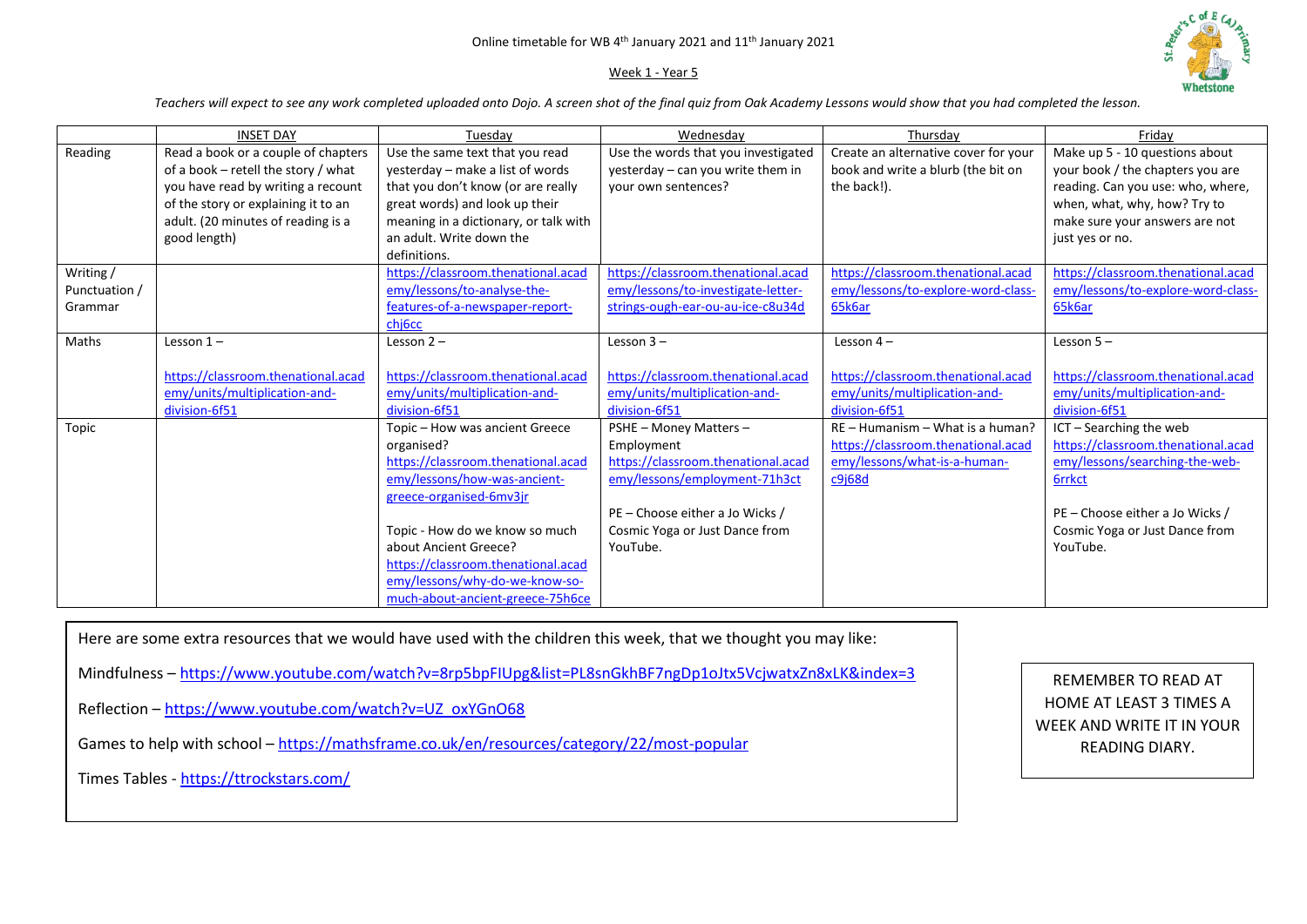## Week 2 Year 5



*Teachers will expect to see any work completed uploaded onto Dojo. A screen shot of the final quiz from Oak Academy Lessons would show that you had completed the lesson.* 

|             | Mondav                             | Tuesdav                            | Wednesday                           | Thursdav                           | Fridav                             |
|-------------|------------------------------------|------------------------------------|-------------------------------------|------------------------------------|------------------------------------|
| Reading     | https://classroom.thenational.acad | https://classroom.thenational.acad | https://classroom.thenational.acad  | https://classroom.thenational.acad | https://classroom.thenational.acad |
|             | emy/lessons/to-engage-with-the-    | emy/lessons/to-consider-the-       | emy/lessons/to-consider-a-          | emy/lessons/to-make-inferences-    | emy/lessons/to-analyse-a-setting-  |
|             | text-and-main-character-6wwk2e     | authors-use-of-language-and-       | characters-experience-chj3er        | and-predictions-61hkct             | and-consider-its-impact-on-the-    |
|             |                                    | further-understand-the-main-       |                                     |                                    | reader-6wuk8d                      |
|             |                                    | character-68u62r                   |                                     |                                    |                                    |
| Writing/    | https://classroom.thenational.acad | https://classroom.thenational.acad | https://classroom.thenational.acad  | https://classroom.thenational.acad | https://classroom.thenational.acad |
| Punctuation | emy/lessons/to-develop-a-rich-     | emy/lessons/to-write-the-opening-  | emy/lessons/to-practise-and-apply-  | emy/lessons/to-plan-the-recount-   | emy/lessons/to-write-a-recount-    |
| Grammar     | understanding-of-words-            | paragraph-68tkjr                   | knowledge-of-letter-strings-ough-   | of-events-6ct3ed                   | c4t3et                             |
|             | associated-with-chaos-and-         |                                    | ear-ou-au-ice-including-test-c9hpcc |                                    |                                    |
|             | confusion-60w3je                   |                                    |                                     |                                    |                                    |
| Maths       | Lesson $6-$                        | Lesson $7-$                        | Lesson $8-$                         | Lesson $9-$                        | Lesson $10 -$                      |
|             |                                    |                                    |                                     |                                    |                                    |
|             | https://classroom.thenational.acad | https://classroom.thenational.acad | https://classroom.thenational.acad  | https://classroom.thenational.acad | https://classroom.thenational.acad |
|             | emy/units/multiplication-and-      | emy/units/multiplication-and-      | emy/units/multiplication-and-       | emy/units/multiplication-and-      | emy/units/multiplication-and-      |
|             | division-6f51                      | division-6f51                      | division-6f51                       | division-6f51                      | division-6f51                      |
| Topic       | $Music -$                          | Topic - What was the golden age of | PSHE - Money Matters - Money,       | RE - Humanism - Where do           | ICT - Selecting search results     |
|             | https://classroom.thenational.acad | Greece?                            | money, money -                      | Humanists find their truth?        | https://classroom.thenational.acad |
|             | emy/lessons/to-understand-how-     | https://classroom.thenational.acad | https://classroom.thenational.acad  | https://classroom.thenational.acad | emy/lessons/selecting-search-      |
|             | rhythmic-cycles-feature-in-indian- | emy/lessons/what-was-the-golden-   | emy/lessons/money-money-            | emy/lessons/where-do-humanists-    | results-75gp2r                     |
|             | classical-music-70v66r             | age-of-greece-68vpad               | money-61gked                        | find-their-truth-6gw66d            |                                    |
|             |                                    |                                    |                                     |                                    | PE – Choose either a Jo Wicks /    |
|             |                                    | Topic - What was Athenian          | PE – Choose either a Jo Wicks /     |                                    | Cosmic Yoga or Just Dance from     |
|             |                                    | democracy?                         | Cosmic Yoga or Just Dance from      |                                    | YouTube.                           |
|             |                                    | https://classroom.thenational.acad | YouTube.                            |                                    |                                    |
|             |                                    | emy/lessons/what-was-athenian-     |                                     |                                    |                                    |
|             |                                    | democracy-6wu64d                   |                                     |                                    |                                    |

Here are some extra resources that we would have used with the children this week, that we thought you may like:

Mindfulness – <https://www.youtube.com/watch?v=XVfIu70T4ns&list=PL8snGkhBF7ngDp1oJtx5VcjwatxZn8xLK&index=4>

Reflection – <https://www.youtube.com/watch?v=pYqXdglvk5c>

Times Tables - <https://ttrockstars.com/>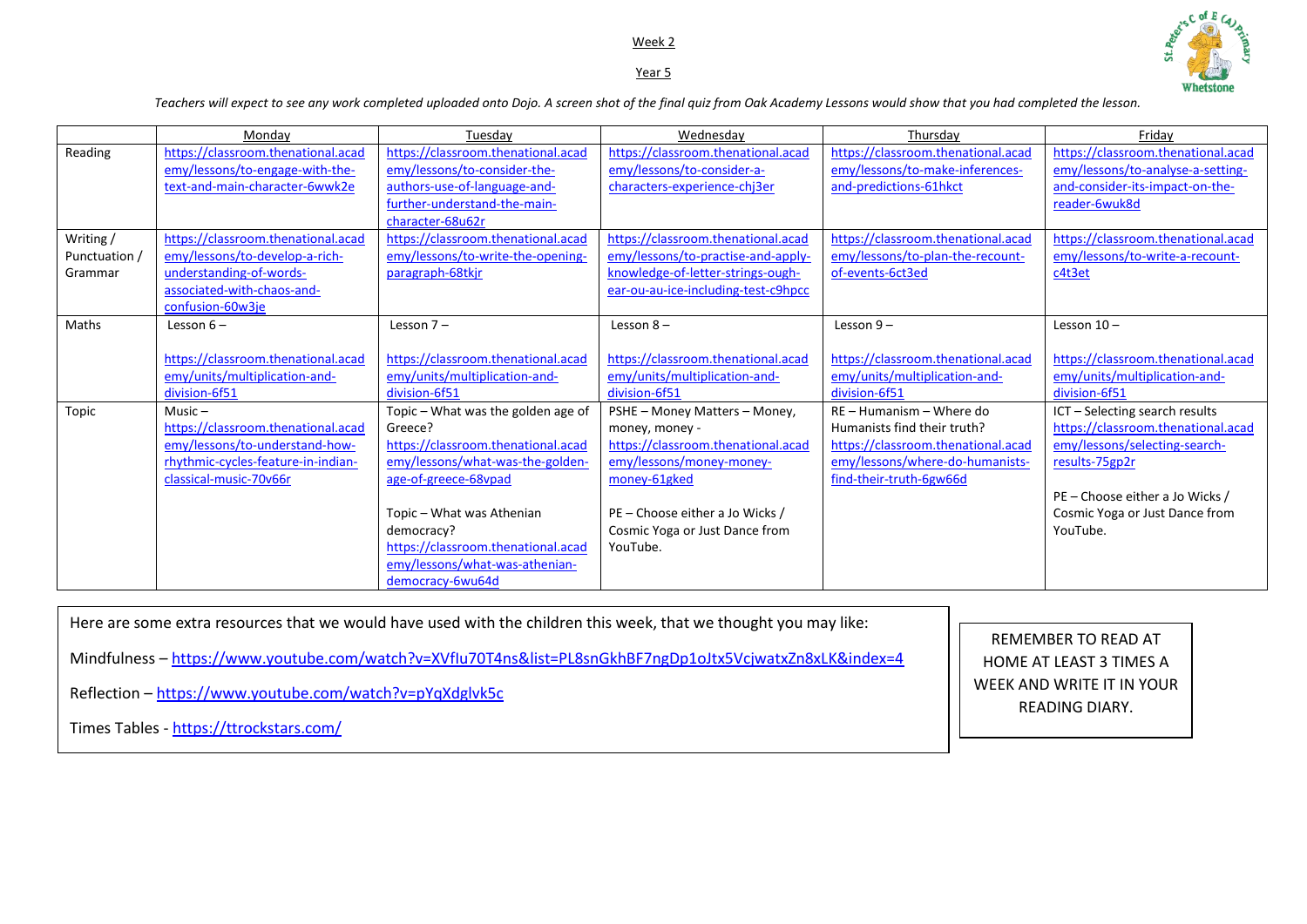## Week 1 - Year 5



*Teachers will expect to see any work completed uploaded onto Dojo. A screen shot of the final quiz from Oak Academy Lessons would show that you had completed the lesson.* 

|                                       | Monday                                                                                                                                                                                                        | Tuesday                                                                                                                                                                                                                                                                                            | Wednesday                                                                                                                                                                                              | Thursday                                                                                                                                                                                     | Friday                                                                                                                                                                                                             |
|---------------------------------------|---------------------------------------------------------------------------------------------------------------------------------------------------------------------------------------------------------------|----------------------------------------------------------------------------------------------------------------------------------------------------------------------------------------------------------------------------------------------------------------------------------------------------|--------------------------------------------------------------------------------------------------------------------------------------------------------------------------------------------------------|----------------------------------------------------------------------------------------------------------------------------------------------------------------------------------------------|--------------------------------------------------------------------------------------------------------------------------------------------------------------------------------------------------------------------|
| Reading                               | Read a book or a couple of chapters<br>of a book - retell the story / what<br>you have read by writing a recount<br>of the story or explaining it to an<br>adult. (20 minutes of reading is a<br>good length) | Use the same text that you read<br>yesterday - make a list of words<br>that you don't know (or are really<br>great words) and look up their<br>meaning in a dictionary, or talk with<br>an adult. Write down the<br>definitions.                                                                   | Use the words that you investigated<br>yesterday - can you write them in<br>your own sentences?                                                                                                        | Create an alternative cover for your<br>book and write a blurb (the bit on<br>the back!).                                                                                                    | Make up 5 - 10 questions about<br>your book / the chapters you are<br>reading. Can you use: who, where,<br>when, what, why, how? Try to<br>make sure your answers are not<br>just yes or no.                       |
| Writing /<br>Punctuation /<br>Grammar | https://classroom.thenational.acad<br>emy/lessons/to-edit-a-recount-<br>60wkgr                                                                                                                                | https://classroom.thenational.acad<br>emy/lessons/to-practise-speech-<br>punctuation-74t66e                                                                                                                                                                                                        | https://classroom.thenational.acad<br>emy/lessons/to-investigate-suffixes-<br>tion-cian-sion-ssion-61jkat                                                                                              | https://classroom.thenational.acad<br>emy/lessons/to-develop-our-<br>knowledge-of-determiners-6gr6cr                                                                                         | https://classroom.thenational.acad<br>emy/lessons/to-plan-the-final-<br>paragraphs-of-a-newspaper-report-<br>65k62r                                                                                                |
| Maths                                 | Lesson $11 -$<br>https://classroom.thenational.acad<br>emy/units/multiplication-and-<br>division-6f51                                                                                                         | Lesson $12 -$<br>https://classroom.thenational.acad<br>emy/units/multiplication-and-<br>division-6f51                                                                                                                                                                                              | Lesson $13 -$<br>https://classroom.thenational.acad<br>emy/units/multiplication-and-<br>division-6f51                                                                                                  | Lesson $14 -$<br>https://classroom.thenational.acad<br>emy/units/multiplication-and-<br>division-6f51                                                                                        | Lesson $15 -$<br>https://classroom.thenational.acad<br>emy/units/multiplication-and-<br>division-6f51                                                                                                              |
| Topic                                 | $Music -$<br>https://classroom.thenational.acad<br>emy/lessons/to-perform-a-tuka-in-<br>a-rhythmic-cycle-cdk32e                                                                                               | Topic - What sis the Greeks<br>believe?<br>https://classroom.thenational.acad<br>emy/lessons/what-did-the-greeks-<br>believe-6wwp6d<br>Topic - Who were the ancient<br>Greek philosophers?<br>https://classroom.thenational.acad<br>emy/lessons/who-were-the-<br>ancient-greek-philosophers-cthkac | PSHE - Money Matters - Growing<br>Money<br>https://classroom.thenational.acad<br>emy/lessons/growing-money-<br>6mu30r<br>PE - Choose either a Jo Wicks /<br>Cosmic Yoga or Just Dance from<br>YouTube. | RE - Humanism - How do<br>Humanists work out what is right or<br>wrong?<br>https://classroom.thenational.acad<br>emy/lessons/how-do-humanists-<br>work-out-what-is-right-or-wrong-<br>65gk2d | ICT - How search results are ranked<br>https://classroom.thenational.acad<br>emy/lessons/how-search-results-<br>are-ranked-64v38c<br>PE - Choose either a Jo Wicks /<br>Cosmic Yoga or Just Dance from<br>YouTube. |

Here are some extra resources that we would have used with the children this week, that we thought you may like:

Mindfulness – <https://www.youtube.com/watch?v=0P3Deuv8tbc&list=PL8snGkhBF7ngDp1oJtx5VcjwatxZn8xLK&index=13>

- Reflection <https://www.youtube.com/watch?v=zUIcKtBpg10>
- Times Tables <https://www.topmarks.co.uk/maths-games/hit-the-button>

Times Tables - <https://ttrockstars.com/>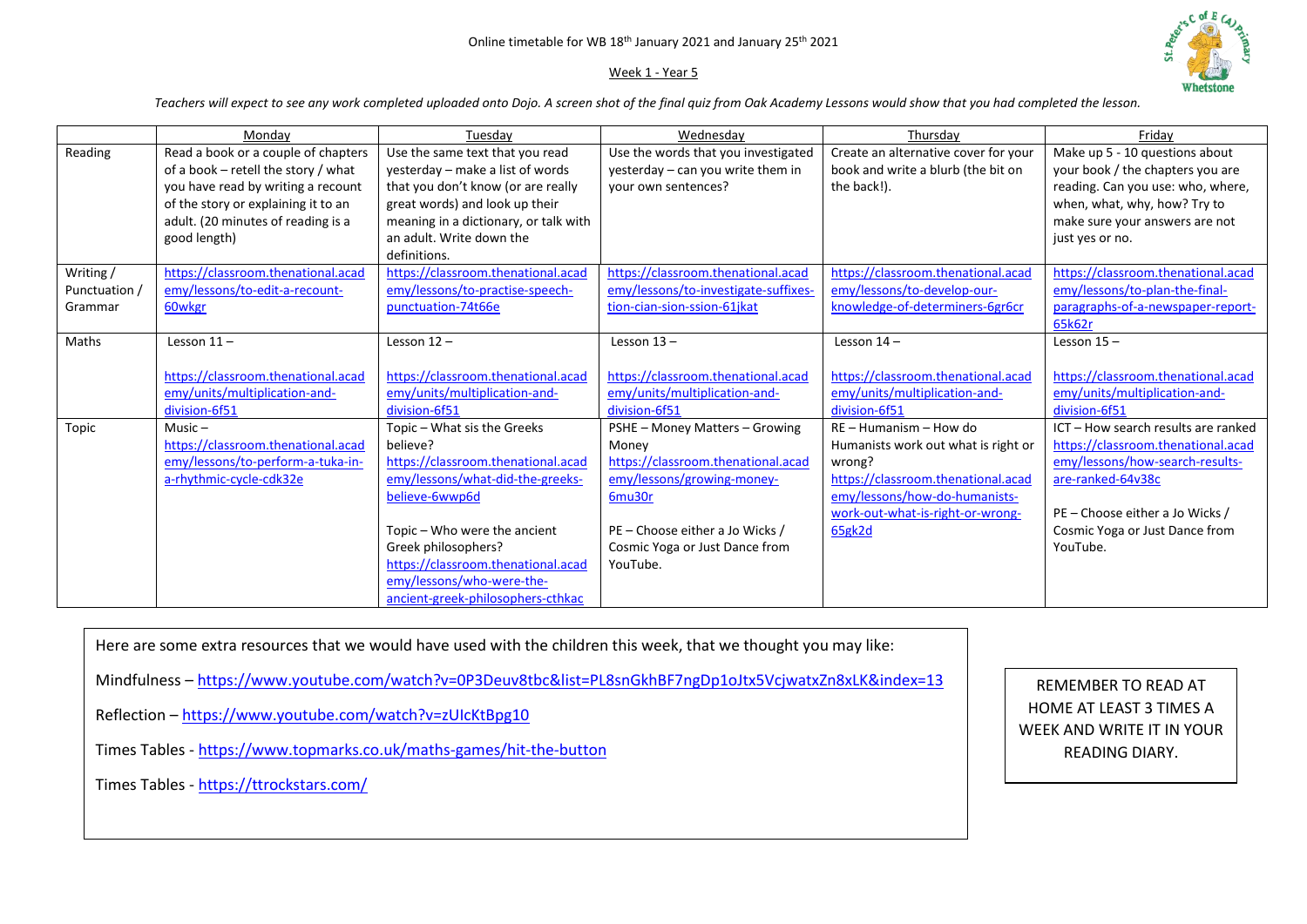# Week 2 Year 5



*Teachers will expect to see any work completed uploaded onto Dojo. A screen shot of the final quiz from Oak Academy Lessons would show that you had completed the lesson.* 

|                                                  | Monday                                                                                                                                                                                                                                                  | Tuesdav                                                                                                                                                                                                                                                                        | Wednesday                                                                                                                                                                                                                                                                    | Thursday                                                                                                                                                                                                                  | Fridav                                                                                                                                                                                                          |
|--------------------------------------------------|---------------------------------------------------------------------------------------------------------------------------------------------------------------------------------------------------------------------------------------------------------|--------------------------------------------------------------------------------------------------------------------------------------------------------------------------------------------------------------------------------------------------------------------------------|------------------------------------------------------------------------------------------------------------------------------------------------------------------------------------------------------------------------------------------------------------------------------|---------------------------------------------------------------------------------------------------------------------------------------------------------------------------------------------------------------------------|-----------------------------------------------------------------------------------------------------------------------------------------------------------------------------------------------------------------|
| Reading<br>Writing /<br>Punctuation /<br>Grammar | https://classroom.thenational.acad<br>emy/lessons/to-form-an-initial-<br>impression-of-a-song-6tgp6t<br>https://classroom.thenational.acad<br>emy/lessons/to-develop-a-rich-<br>understanding-of-words-<br>associated-with-feeling-surprised-<br>60rk2d | https://classroom.thenational.acad<br>emy/lessons/to-consider-the-<br>authors-purpose-and-intended-<br>audience-cgr64d<br>https://classroom.thenational.acad<br>emy/lessons/to-write-eye-witness-<br>statements-74u34d                                                         | https://classroom.thenational.acad<br>emy/lessons/to-explore-the-<br>authors-use-of-language-and-word-<br>meaning-6crp2c<br>https://classroom.thenational.acad<br>emy/lessons/to-practise-and-apply-<br>knowledge-of-suffixes-tion-cian-<br>sion-ssion-including-test-6tgk2c | https://classroom.thenational.acad<br>emy/lessons/to-consider-lord-<br>kitcheners-perspective-6njk6c<br>https://classroom.thenational.acad<br>emy/lessons/to-write-the-final-<br>paragraph-of-newspaper-report-<br>6wv3cd | https://classroom.thenational.acad<br>emy/lessons/to-make-comparisons-<br>between-two-songs-cgr36t<br>https://classroom.thenational.acad<br>emy/lessons/to-edit-a-newspaper-<br>report-60wkac                   |
| Maths                                            | Lesson 1 -<br>https://classroom.thenational.acad<br>emy/units/equivalent-fractions-<br>2654                                                                                                                                                             | Lesson 2 -<br>https://classroom.thenational.acad<br>emy/units/equivalent-fractions-<br>2654                                                                                                                                                                                    | Lesson 3 -<br>https://classroom.thenational.acad<br>emy/units/equivalent-fractions-<br>2654                                                                                                                                                                                  | Lesson 4 -<br>https://classroom.thenational.acad<br>emy/units/equivalent-fractions-<br>2654                                                                                                                               | Lesson 5 -<br>https://classroom.thenational.acad<br>emy/units/equivalent-fractions-<br>2654                                                                                                                     |
| Topic                                            | Music $-$<br>https://classroom.thenational.acad<br>emy/lessons/to-explore-key-<br>characteristics-of-samba-c9k32d                                                                                                                                       | Topic - Who won the<br>Peloponnesian wars?<br>https://classroom.thenational.acad<br>emy/lessons/who-won-the-<br>peloponnesian-wars-70t3ar<br>Topic - Why was Alexander so<br>great?<br>https://classroom.thenational.acad<br>emy/lessons/why-was-alexander-<br>so-great-6mtp4r | PSHE - Money Matters - Men and<br>women at work<br>https://classroom.thenational.acad<br>emy/lessons/men-and-women-at-<br>work-c8v3et<br>PE - Choose either a Jo Wicks /<br>Cosmic Yoga or Just Dance from<br>YouTube.                                                       | RE - Humanism - What do<br>Humanists believe about life and<br>death?<br>https://classroom.thenational.acad<br>emy/lessons/what-do-humanists-<br>believe-about-life-and-death-6cvkjc                                      | ICT - How are searches influenced?<br>https://classroom.thenational.acad<br>emy/lessons/how-are-searches-<br>influenced-6gv62d<br>PE - Choose either a Jo Wicks /<br>Cosmic Yoga or Just Dance from<br>YouTube. |

Here are some extra resources that we would have used with the children this week, that we thought you may like: Mindfulness – [https://www.youtube.com/watch?v=uUIGKhG\\_Vq8&list=PL8snGkhBF7ngDp1oJtx5VcjwatxZn8xLK&index=14](https://www.youtube.com/watch?v=uUIGKhG_Vq8&list=PL8snGkhBF7ngDp1oJtx5VcjwatxZn8xLK&index=14) Reflection – <https://www.youtube.com/watch?v=xJt3yEcS7B0> Times Tables - <https://ttrockstars.com/> REMEMBER TO READ AT HOME AT LEAST 3 TIMES A WEEK AND WRITE IT IN YOUR READING DIARY.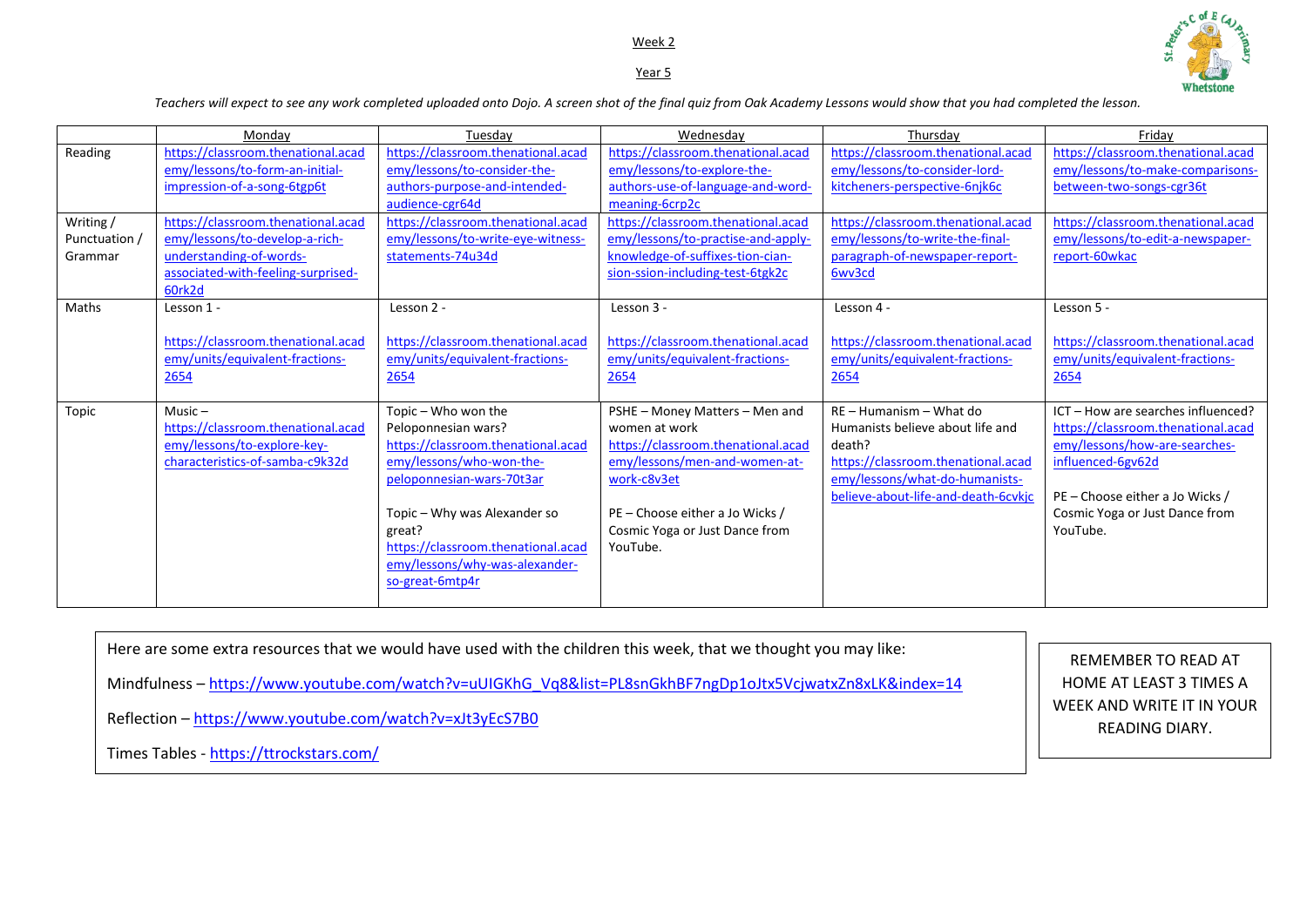#### Online timetable for WB 1st February 2021 and  $8^\text{th}$  February 2021

## Week 1

### Year 5

*Teachers will expect to see any work completed uploaded onto Dojo. A screen shot of the final quiz from Oak Academy Lessons would show that you had completed the lesson.* 

|                                       | Mondav                                                                                                                                                                                                        | Tuesdav                                                                                                                                                                                                                          | Wednesdav                                                                                                                                                                             | Thursdav                                                                                                                                                                                       | Fridav                                                                                                                                                                                                                          |
|---------------------------------------|---------------------------------------------------------------------------------------------------------------------------------------------------------------------------------------------------------------|----------------------------------------------------------------------------------------------------------------------------------------------------------------------------------------------------------------------------------|---------------------------------------------------------------------------------------------------------------------------------------------------------------------------------------|------------------------------------------------------------------------------------------------------------------------------------------------------------------------------------------------|---------------------------------------------------------------------------------------------------------------------------------------------------------------------------------------------------------------------------------|
| Reading                               | Read a book or a couple of chapters<br>of a book - retell the story / what<br>you have read by writing a recount<br>of the story or explaining it to an<br>adult. (20 minutes of reading is a<br>good length) | Use the same text that you read<br>yesterday - make a list of words<br>that you don't know (or are really<br>great words) and look up their<br>meaning in a dictionary, or talk with<br>an adult. Write down the<br>definitions. | Use the words that you investigated<br>yesterday - can you write them in<br>your own sentences?                                                                                       | Create an alternative cover for your<br>book and write a blurb (the bit on<br>the back!).                                                                                                      | Make up 5 - 10 questions about<br>your book / the chapters you are<br>reading. Can you use: who, where,<br>when, what, why, how? Try to<br>make sure your answers are not<br>just yes or no.                                    |
| Writing /<br>Punctuation /<br>Grammar | https://classroom.thenational.acad<br>emy/lessons/to-write-a-newspaper-<br>report-6gyked                                                                                                                      | Continue to write your newspaper<br>report                                                                                                                                                                                       | Publish your newspaper report.                                                                                                                                                        | Publish your newspaper report                                                                                                                                                                  | Using your newspaper report as a<br>guide, pretend that you are a news<br>reader on the TV. Video yourself<br>reporting the news. Maybe you<br>could use some other family<br>members as eyewitnesses or to get<br>quotes from. |
| Maths                                 | Lesson 6 -<br>https://classroom.thenational.acad<br>emy/units/equivalent-fractions-<br>2654                                                                                                                   | Lesson 7 -<br>https://classroom.thenational.acad<br>emy/units/equivalent-fractions-<br>2654                                                                                                                                      | Lesson 8 -<br>https://classroom.thenational.acad<br>emy/units/equivalent-fractions-<br>2654                                                                                           | Lesson 9 -<br>https://classroom.thenational.acad<br>emy/units/equivalent-fractions-<br>2654                                                                                                    | Lesson 10 -<br>https://classroom.thenational.acad<br>emy/units/equivalent-fractions-<br>2654                                                                                                                                    |
| Topic                                 | Music $-$<br>https://classroom.thenational.acad<br>emy/lessons/to-understand-the-<br>different-elements-of-a-samba-<br>performance-c4vp8e                                                                     | Topic - What were the great<br>achievements of the ancient<br>Greeks?<br>https://classroom.thenational.acad<br>emy/lessons/what-were-the-great-<br>achievements-of-the-ancient-<br>greeks-70up8d                                 | PSHE - Money Matters - Bullying<br>https://classroom.thenational.acad<br>emy/lessons/bullying-c9j3ar<br>PE - Choose either a Jo Wicks /<br>Cosmic Yoga or Just Dance from<br>YouTube. | $RE - Humanism - How do$<br>Humanists celebrate different life<br>events?<br>https://classroom.thenational.acad<br>emy/lessons/how-do-humanists-<br>celebrate-different-life-events-<br>69j3ec | ICT - How we communicate<br>https://classroom.thenational.acad<br>emy/lessons/how-we-<br>communicate-ccr3ar<br>$PE$ – Choose either a Jo Wicks /<br>Cosmic Yoga or Just Dance from<br>YouTube.                                  |

Here are some extra resources that we would have used with the children this week, that we thought you may like: Mindfulness – <https://www.youtube.com/watch?v=EJNOsvTnR1k&list=PL8snGkhBF7ngDp1oJtx5VcjwatxZn8xLK&index=11> Reflection –<https://www.youtube.com/watch?v=6Fm67BAifcc> Times Tables - <https://ttrockstars.com/>